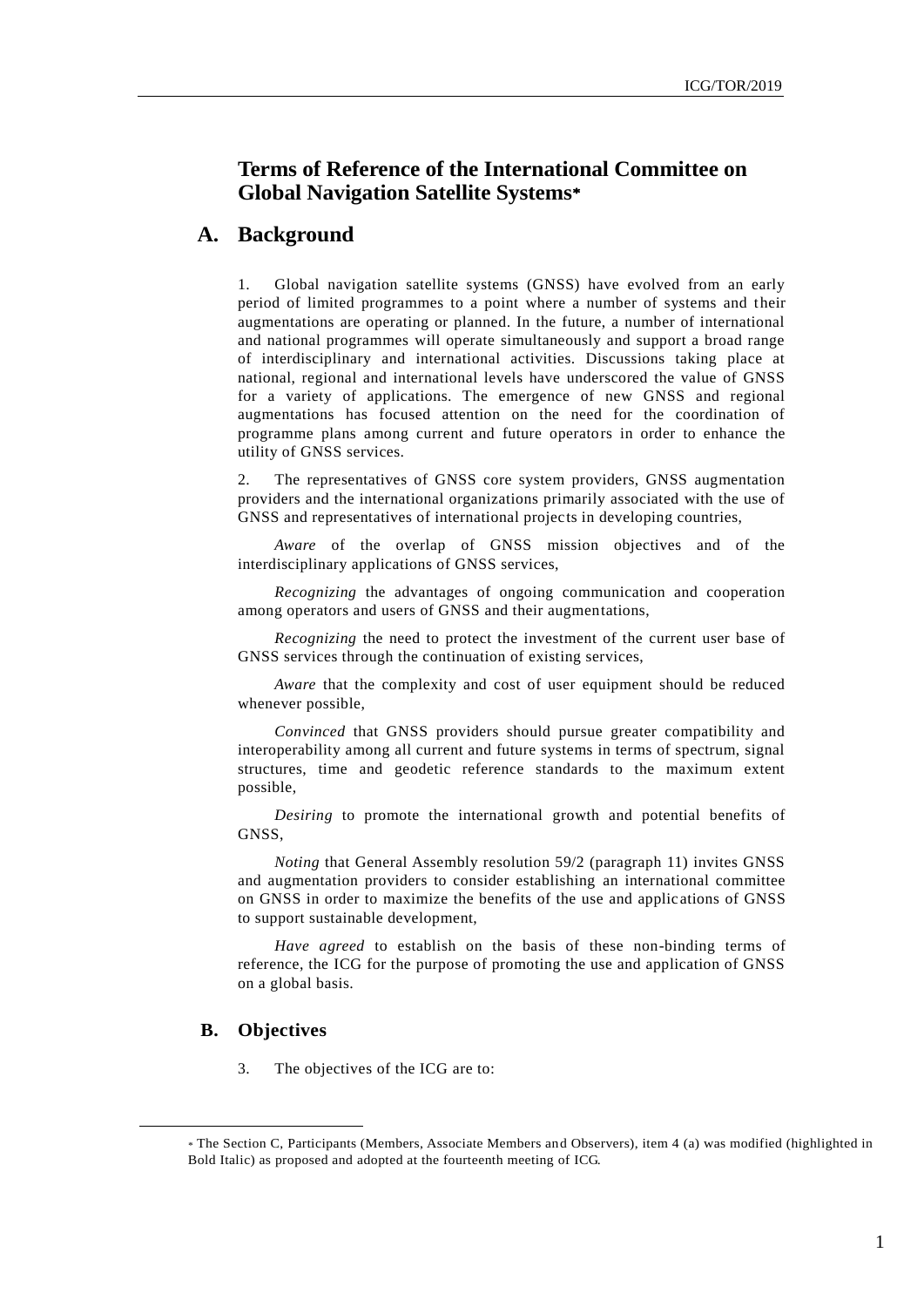(a) Benefit users of GNSS services through consultations among members of the ICG;

(b) Encourage coordination among providers of GNSS core systems and augmentations in order to ensure greater compatibility and interoperability;

(c) Encourage and promote the introduction and utilization of satellite positioning, navigation and timing services, particularly in the developing countries through assistance with the integration of GNSS services into their infrastructures;

(d) Assist both the members of the ICG and the international user community by, inter alia, serving as the focal point for international information exchange related to GNSS activities, respecting the roles and functions of GNSS service providers and intergovernmental bodies such as the International Telecommunication Union (ITU), the International Civil Aviation Organization (ICAO) and the International Maritime Organization (IMO);

(e) Better address future user needs in the GNSS development plans and applications; and

(f) Report periodically on its activities to the Committee on the Peaceful Uses of Outer Space.

These objectives will be accomplished by an indicative workplan of the ICG.

#### **C. Participants (Members, Associate Members and Observers)**

4. The International Committee will be open to States Members of the United Nations, international organizations or international entities that are responsible for GNSS and their augmentations operating under governmental authority or involved in implementing or promoting GNSS services and applications. There will be three categories of participants in the Committee: Members, Associate Members and Observers.

(a) Members:

Current and future core system providers, including China (Compass/BeiDou Navigation Satellite System (CNSS)), the European Union (European Satellite Navigation System (Galileo)), the Russian Federation (Global Navigation Satellite System (GLONASS)) and the United States of America (Global Positioning System (GPS));

States Members of the United Nations with an active programme in implementing or promoting a wide range of GNSS services and applications (Australia*,* Italy, Malaysia, *New Zealand*, United Arab Emirates);

Current and future space-based regional or augmentation system providers including, for example, the European Space Agency (European Geostationary Navigation Overlay Service ((EGNOS)), India (*Navigation with Indian Constellation (NavIC)* or Indian Regional Navigation System (INRSS) and GPS Aided Geostationary (GEO) Augmented Navigation System (GAGAN)), Japan (Multi-functional Transport Satellite (MTSAT) Satellite-based Augmentation System (MSAS) and Quasi-Zenith Satellite Space Based Augmentation System (QZSS)), Nigeria (Nigerian Communication Satellite Space Based Augmentation System(NigComsat-1 SBAS)), the Russian Federation (Wide-area System of Differential Corrections and Monitoring (SDCM) and the United States (Wide-area Augmentation System (WAAS));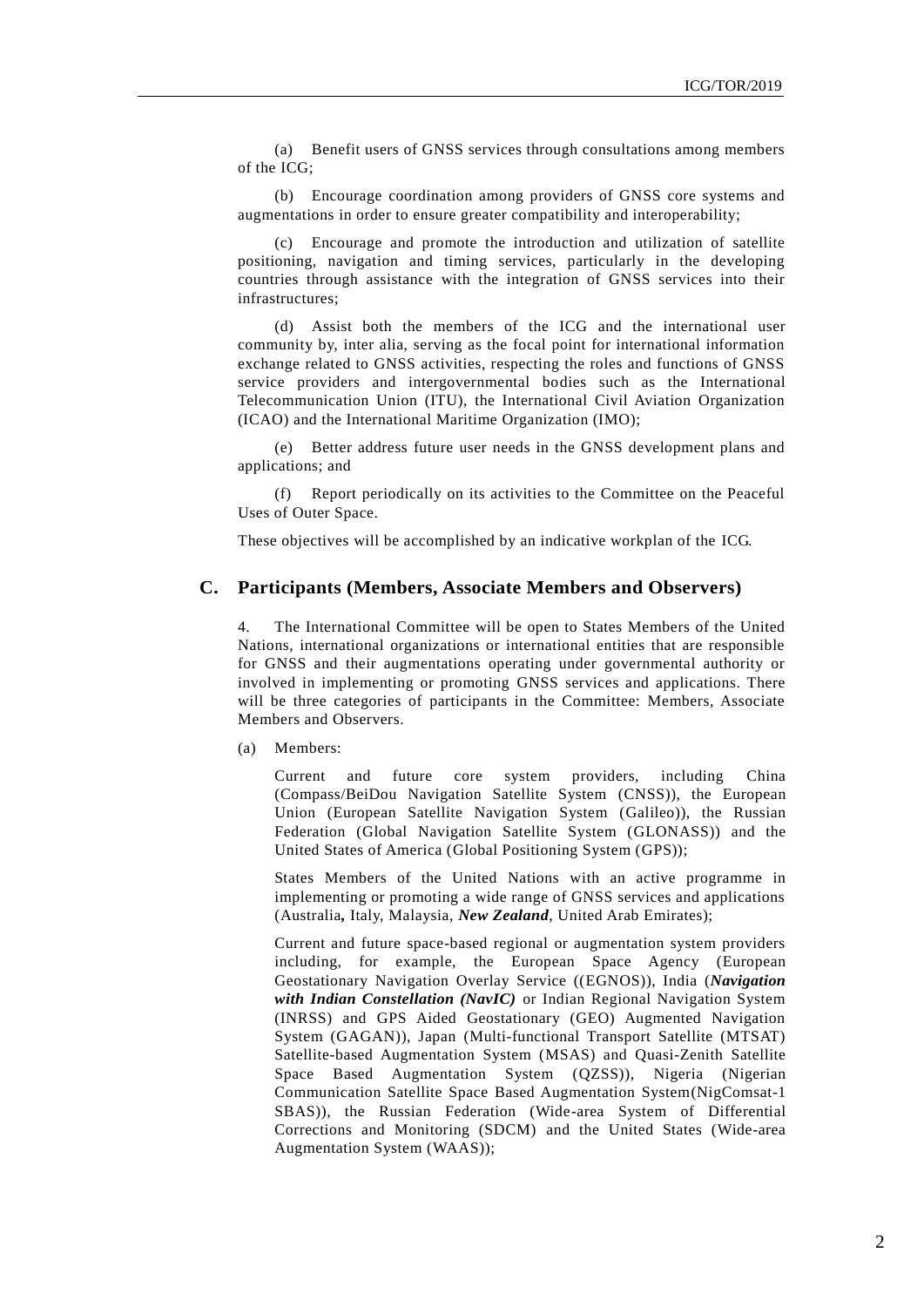(b) Associate Members:

International and regional organizations and associations dealing with GNSS services and applications, including the Office for Outer Space Affairs of the United Nations Secretariat, the Civil GPS Service Interface Committee (CGSIC), the European Position Determination System (EUPOS), the Fédération Aéronautique Internationale (FAI), the Fédération internationale des géomètres (FIG), the International Association of Institutes of Navigation (IAIN), the International Association of Geodesy (IAG), the International Association of Geodesy Reference Frame Sub-Commission for Europe (EUREF), the International Cartographic Association (ICA), the International GNSS Service (IGS, formerly International GPS Service), the International Earth Rotation and Re ference Systems Service (IERS) and the International Society for Photogrammetry and Remote Sensing (ISPRS).

(c) Observers:

The Arab Institute of Navigation (AIN), the Asia-Pacific Space Cooperation Organization (APSCO), the Committee on Space Research (COSPAR), the Bureau international des poids et mesures (BIPM), the European Space Policy Institute (ESPI), the International Telecommunication Union (ITU), the Interagency Operations Advisory Group (IOAG) and the Union radioscientifique internationale (URSI).

5. The ICG will make decisions by consensus of the Members. Associate Members and Observers will provide advice, monitor the work of the ICG participate in working groups established in accordance with paragraph 8 below, participate in activities identified in the workplan of the ICG and report back to their own organizations. Members and Associate Members may host meetings of the ICG and chair and participate in working groups and host or provide support to the executive secretariat that supports the ICG. The admission of new Members, Associate Members and Observers will be with the consensus of the Members of the ICG.

### **D. Procedures of work, structure and organization**

6. The structure of the ICG consists of a chairperson, a plenary session of the Committee, an executive secretariat and working groups. The chair will rotate on an annual basis among the Members and Associate Members.

7. The ICG will convene at least once every year in plenary session. Meetings of the ICG will be organized by the designated host. Each Member, Associate Member and Observer should designate its principal and its point of contact. Any change to the principals and/or points of contact should be communicated to the chairperson of the ICG through the executive secretariat. Interim planning meetings may be required and can be organized as needed by the executive secretariat.

8. The ICG may establish, as mutually agreed and on an ad hoc basis, working groups to investigate specific areas of interest, cooperation and coordination and to report at subsequent plenary sessions. The chairpersons of such groups shall report at each plenary session on accomplishments and future plans. Continuation of each working group requires confirmation at each plenary session by the Members.

9. All recommendations of the ICG or its working groups will be decided on the basis of consensus of its Members, do not create legal obligations, and will be